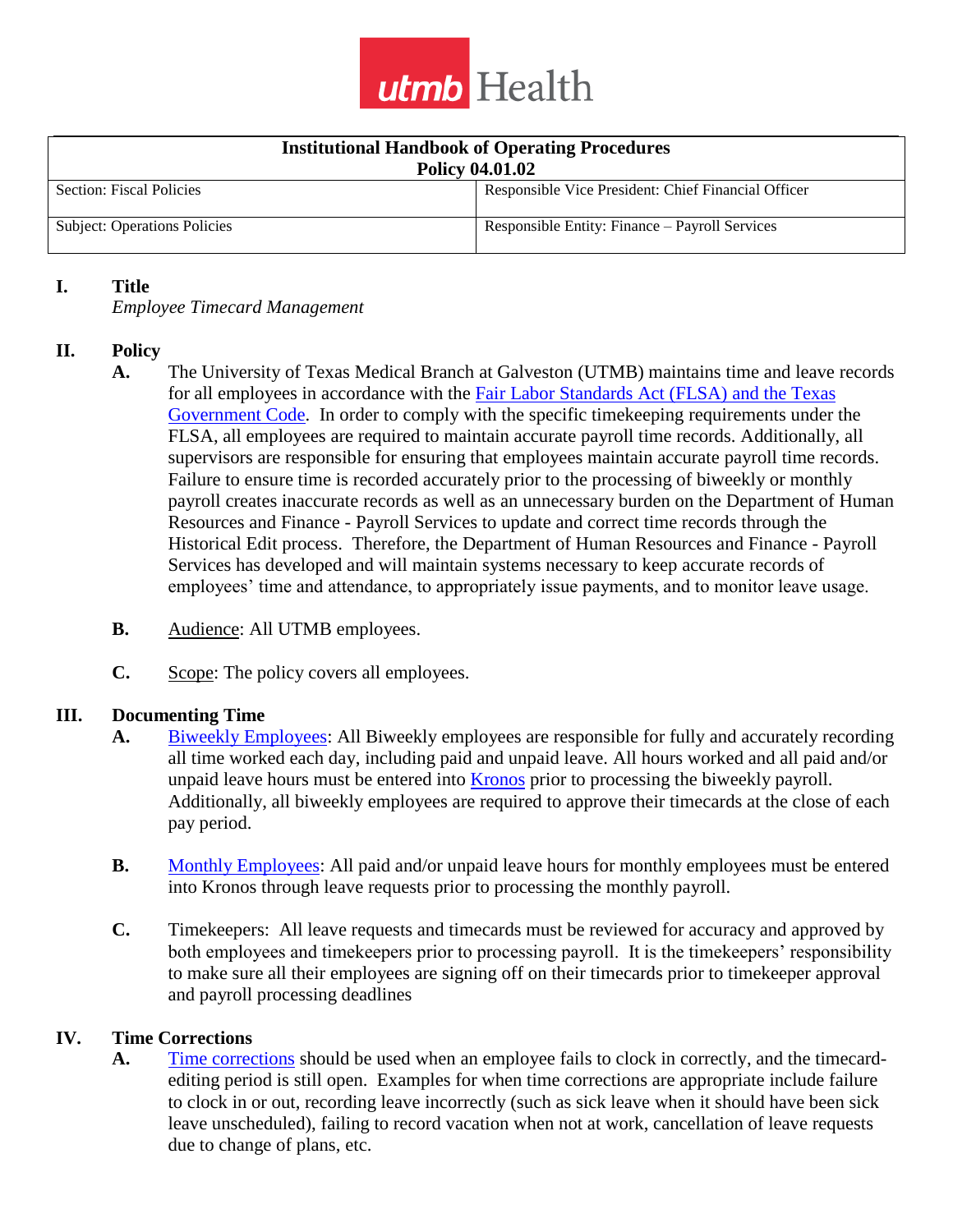## IHOP Policy 04.01.02

- **B.** All time corrections must be documented in the My Requests section of Kronos in order to have the timekeeper adjust the timecard. Although these corrections are made while the timecard is still open for editing, it does create additional burden on timekeepers and managers. Employees are expected to record their time correctly each and every time.
- **C.** In compliance with the FLSA, employees will be paid for all hours worked, including hours worked based on time corrections.

## **V. Historical Edits**

- **A.** [Historical edits](https://intranet.utmb.edu/policies_and_procedures/Home/Definition/814) should be used when timecard errors are identified after the timecard-editing period has closed. Examples of when historical edits are appropriate include failure to clock in or out, recording leave incorrectly (such as sick leave when it should have been sick leave unscheduled), failing to record vacation or sick leave when not at work, failing to cancel a leave request when plans changed, etc.
- **B.** All time corrections must be documented in the My Requests section of Kronos in order to have the timekeeper adjust the timecard. Historical edits should be kept to a minimum, as they require manual editing and an unnecessary burden on timekeepers and the Finance - Payroll Services team. Employees are expected to record their time correctly each and every time.
- **C.** In compliance with the FLSA, employees will be paid for all hours worked, including hours worked based on historical edits.

## **VI. Time Card Approval**

- **A.** Biweekly employees must approve their timecards after the last day worked in the pay period. In the event an employee will not be available after the last day worked in the pay period but prior to the final approval deadline, the employee is expected to approve his/her timecard immediately following his/her last time punch of that pay period. When approving timecards, employees should adhere to departmental deadlines if different from above.
- **B.** All biweekly timecards must have final approval by timekeepers no later than 11:59 p.m. on the Monday following the close of the biweekly pay period.
- **C.** Employee approval of a timecard represents certification of the following:
	- **1.** For Biweekly [Exempt](https://intranet.utmb.edu/policies_and_procedures/Home/Definition/687) and [Non-Exempt](https://intranet.utmb.edu/policies_and_procedures/Home/Definition/817) Employees:
		- All employee leave has been entered correctly including sick leave, vacation, holiday, etc.; and
		- The employee timecard has not been altered without prior documented consent of the employee.
	- **2.** Specifically for Biweekly Non-exempt Employees:
		- The employee has been paid for any meal breaks during which the employee was not relieved from duty for the entire duration of the lunch break; and
		- All hours worked performing UTMB job-related duties, either at a UTMB facility or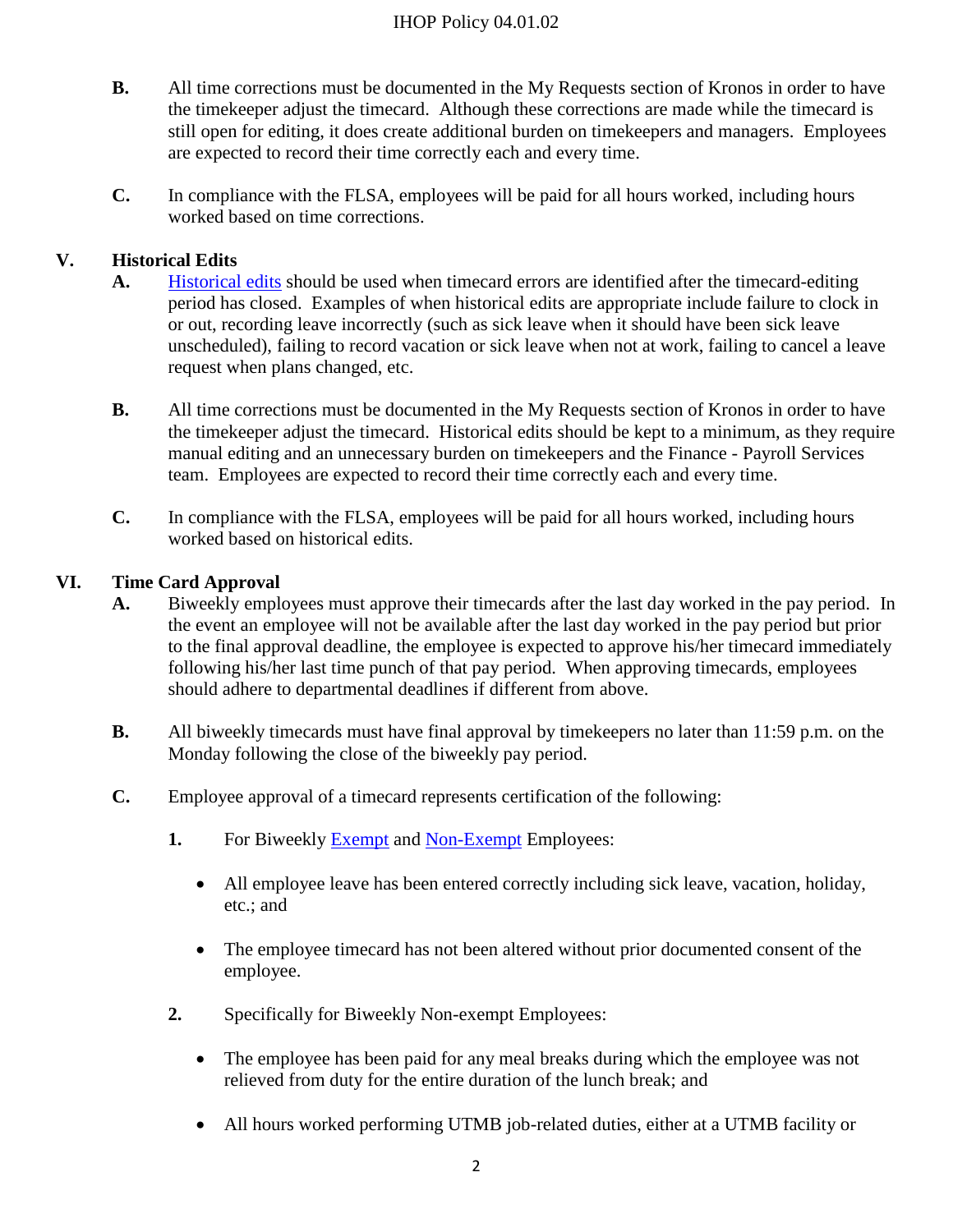#### IHOP Policy 04.01.02

away from UTMB, have been recorded accurately. Employees who have access to a computer will approve their timecards using Kronos Workforce Central.

- **D.** Biweekly Employees who do not have access to a computer are required to sign a printed timecard provided by the department timekeeper. Timekeepers are required to maintain approved, printed timecards in accordance with the current records retention policies of the institution. (See IHOP Policy 06.01.05 – [Records and Information Management and Retention\)](http://www.utmb.edu/policies_and_procedures/14551979)
- **E.** In the event it takes a non-exempt employee longer than 10 minutes to approve his/her timecard, he/she will need to notify the timekeeper or manager so the timecard can be adjusted accordingly.
- **F.** After employee approval of the timecard, the timekeeper or manager will provide second-level approval, no later than the 11:59 p.m. Monday final approval deadline.
- **G.** Finance Payroll Services will provide global sign-off on all approved timecards the Tuesday following the end of a biweekly pay period.

## **VII. Non-Compliance**

- **A.** Employees, including timekeepers and managers, failing to comply with UTMB's timekeeping policies and standards as set forth in this Policy are subject to disciplinary action, up to and including termination. (See IHOP Policy 03.01.09, *[Discipline, Dismissal](http://www.utmb.edu/policies_and_procedures/17440106) and Appeal for [Classified Employees\)](http://www.utmb.edu/policies_and_procedures/17440106)* In compliance with the FLSA, employees will be paid for all hours worked.
- **B.** Noncompliance with timekeeping policies may negatively affect performance evaluation and/or eligibility for merit increases.

### **VIII. Relevant Federal and State Statutes**

[Fair Labor Standards Act](http://www.dol.gov/whd/regs/statutes/FairLaborStandAct.pdf) [Texas Government Code, Title 6, Subtitle B, Chapter 659, Compensation](http://www.statutes.legis.state.tx.us/Docs/GV/htm/GV.659.htm) [Texas Government Code, Title 6, Subtitle B, Chapter 661, Leave](http://www.statutes.legis.state.tx.us/Docs/GV/htm/GV.661.htm)

### **IX. Related UTMB Policies and Procedures**

IHOP - 03.01.05 - [Attendance](http://www.utmb.edu/policies_and_procedures/19609510) IHOP - 03.01.09 - [Discipline, Dismissal and Appeal for Classified Employees](http://www.utmb.edu/policies_and_procedures/17440106) IHOP Section 3.4- [Employee-Compensation](http://intranet.utmb.edu/policies_and_procedures/Home/TOC/5) [IHOP Section 3.6-](http://intranet.utmb.edu/policies_and_procedures/Home/TOC/5) Employee-Leave IHOP - 04.01.04- [Time and Attendance Reporting](http://www.utmb.edu/policies_and_procedures/19734162)

## **X. Helpful Links**

[Kronos Timekeeping System Home Page](https://www.utmb.edu/time/) [Kronos Timekeeping System Training](http://mytraining.utmb.edu/content/Kronos/Publishing%20Content/PlayerPackage/data/toc.html)

### **XI. Dates Approved or Amended**

| Originated: $9/2/2015$            |                                      |
|-----------------------------------|--------------------------------------|
| Reviewed with Substantive Changes | Reviewed without Substantive Changes |
| 06/06/2019                        |                                      |
|                                   |                                      |